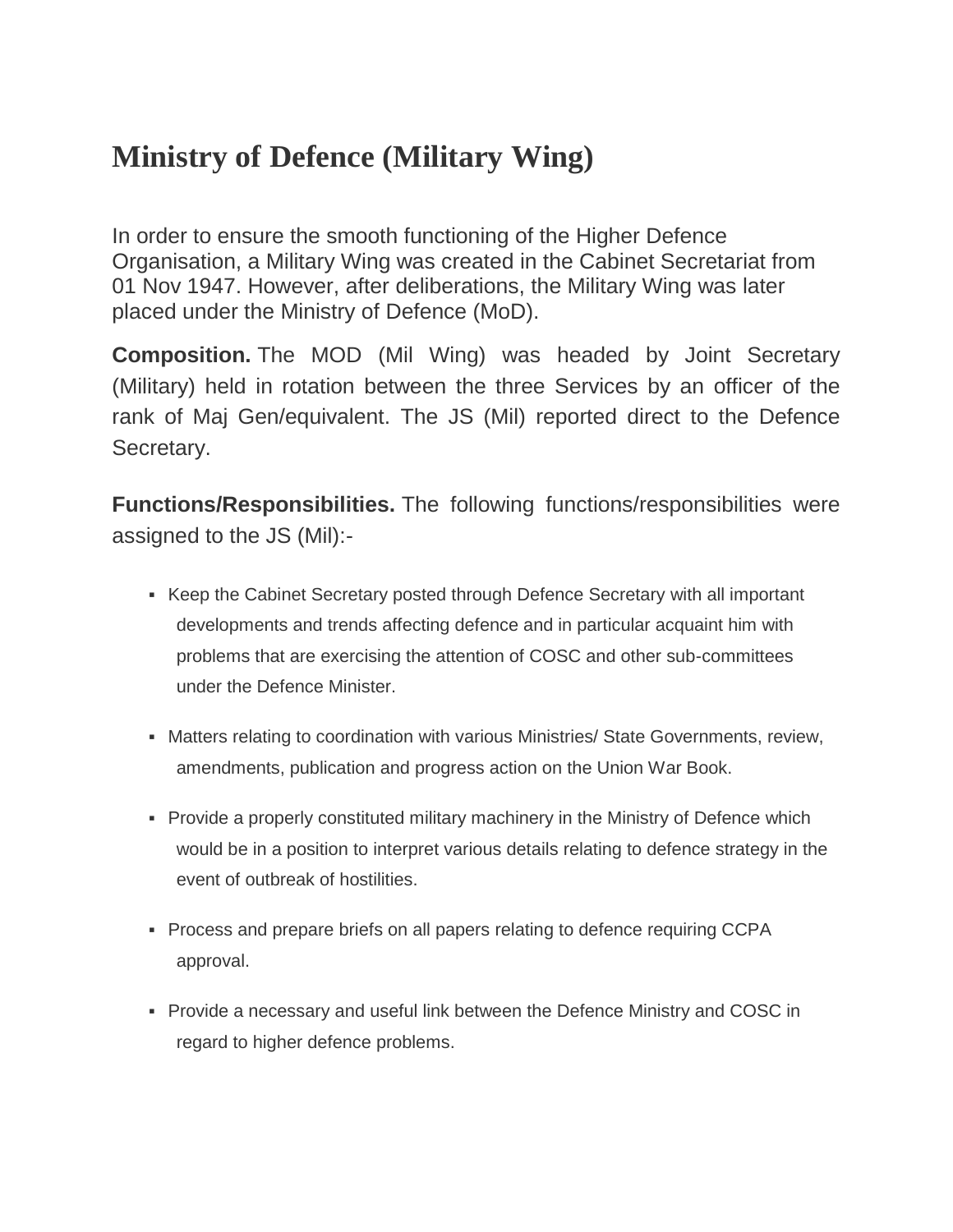- Discussions, and writing of papers on all aspects of joint operational planning and close coordination with the JPC.
- Responsible for establishing and functioning of the Joint Services Briefing Room (JSBR)/ Control Room in erstwhile War Room Complex in South Block.
- To coordinate the communications electronics requirement of the three services to include standardisation of qualitative requirements of telecommunication equipment, allocation of common user equipment, prepare joint signal plans, to render technical advice on military communications and electronics when required by three Services/MOD and prepare position papers on communication/electronic issues.
- Organisation, coordination and conduct of Combined Commanders Conference, under the directions of the COSC.
- Within the framework of the spectrum policy and allocation of frequencies/ frequency spectrum made by the National Regulatory Authority, and subject to such order of the Government thereon, to coordinate and allocate the frequency requirements of the Services in consultation, where necessary, with National Regulating Authorit
- Provide the Secretariat for the following:-
	- Defence Committee of Cabinet, since replaced by (CCPA).
	- Defence Ministers Committee.
	- Chiefs of Staff Committee (COSC)
	- War Book Committee.
	- War Book Executive Committee.
	- **Principal Personnel Officers Committee.**
	- **Principal Supply Officers Committee.**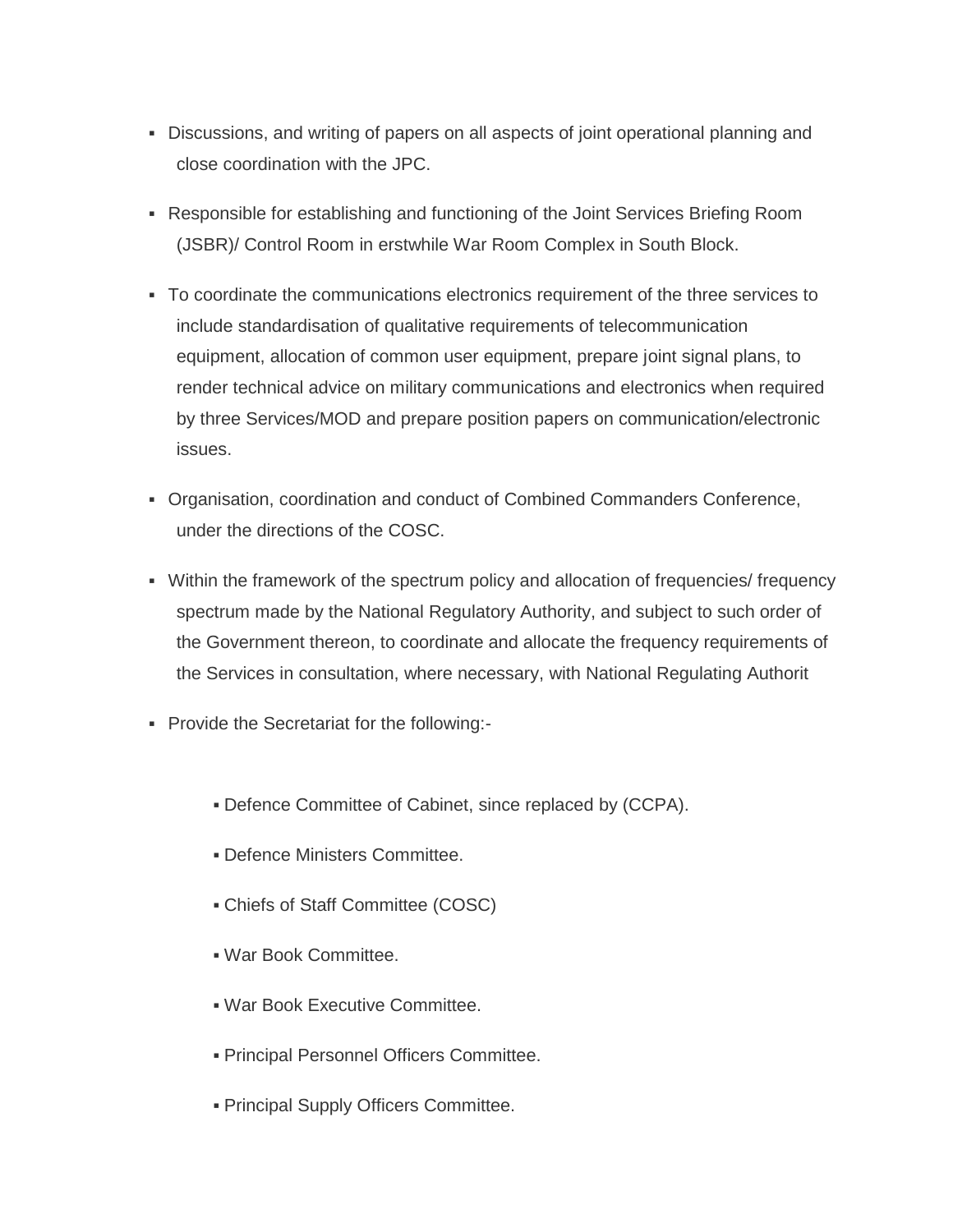- **Defence Minister's Production and Supply Committee.**
- Joint Planning Committee.
- **.** Joint Training Committee.
- Joint Sea Air Warfare Committee.
- **. Joint Administrative Planning Committee.**
- **. Inter Service Equipment Policy Committee.**
- **Principal Maintenance Officers Committee.**
- **.** Joint Communication Electronics Committee.
- Joint Electronics Warfare Board.
- **. Joint Electro Magnetic Compatibility Management Advisory Board.**

The organization of the JS (Mil) was merged into the Integrated Staff on formation of Headquarters Integrated Defence Staff.

## **Planning for Defence**

Defence planning comprises not only operational planning but also important planning for force levels, organising and equipping of the armed forces; all these aspects are inter-related and inter-dependent. Contingency operational planning apart, all defence planning has to be on a steady long term basis; firstly, so that not only is the current security threat catered for, but also the foreseeable future threats; secondly to ensure that a proper balance is maintained between economic development and defence plans.

In the post-independence years, prior to 1964, defence planning was done on a annual basis. The first 6-year Defence Plan was formulated in 1964; it was, however, no more than a sum total of estimated yearly budgets for the next five years. The 1969-74 Defence Plan took into account long-term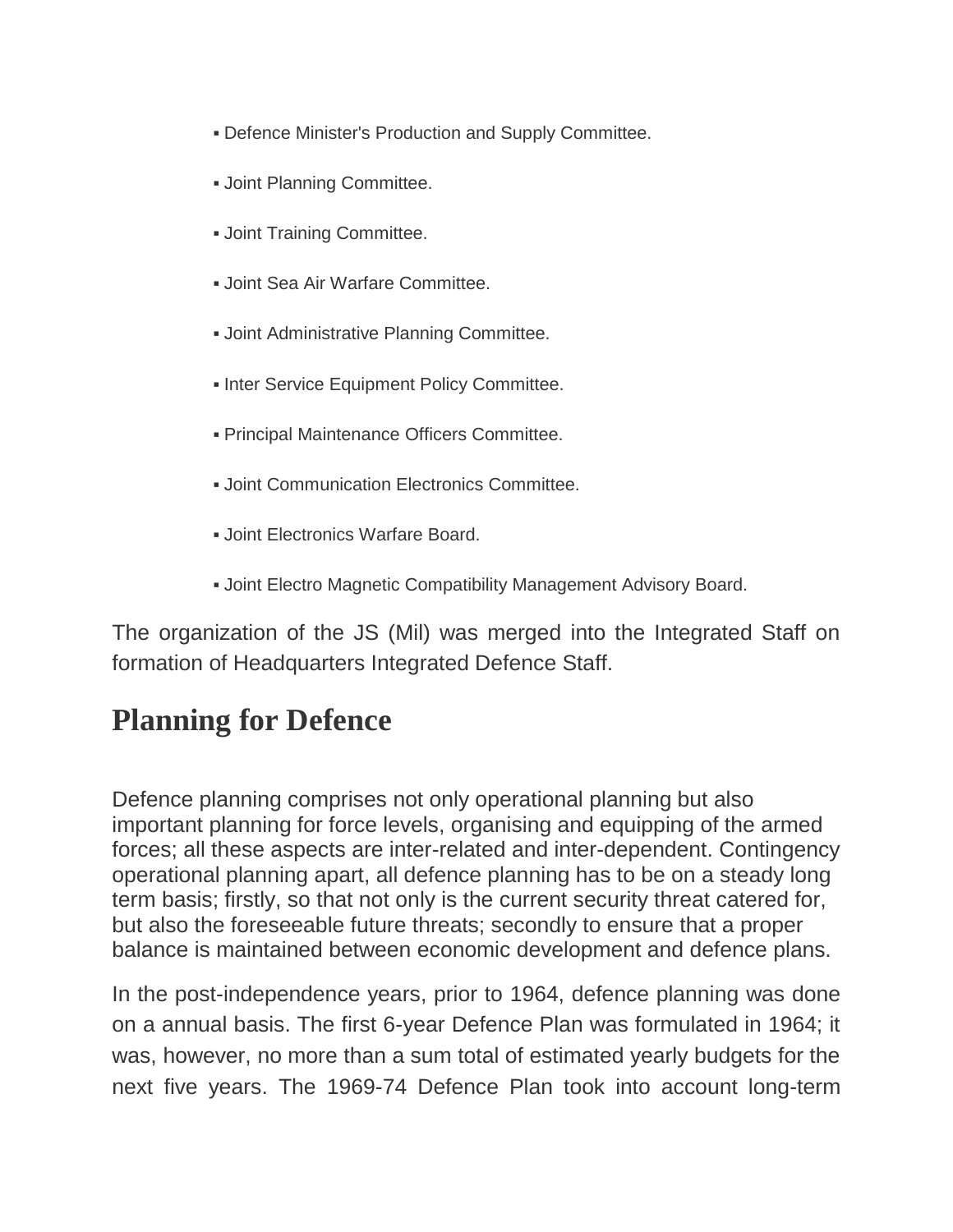forecast of requirements of defence system as a whole, within the framework of national resources. This was followed by the 1970-75 roll-on plan, which permitted a carry forward of fund allocations, expenditure and targets from one year to the next, within the plan period. The events of 1971, however, overtook the assumptions made and thus immediate imperatives had to take precedence over long term concepts, and priorities changed.

In 1973-74, a high level planning group was set-up under the Minister of Planning to consider the Defence Plan 1974-79, the fundamental approach being to review the plan objectives against a high level assessment of threat and then relating them to the National Development Plan, thus ensuring intimate complementary relation between defence and development.

## **Defence Planning Staff (DPS)**

A high level inter-service Defence Planning Staff (DPS) under the Ministry of Defence was created in 1986 to assist the COSC. It had senior interservice staff along with senior representatives from the Ministry of Defence, Defence (Finance), Ministry of External Affairs and a senior scientist from the DRDO.

**Composition.** The DPS was headed by Director General Defence Planning Staff (DG DPS) held in rotation between the three services by an officer of the rank of \*Lt Gen/equivalent. The DPS was composed of the following divisions:-

- **International Security Division.**
- Weapons and Equipment Division.
- **Military Plans Division.**
- Policy Planning Division.